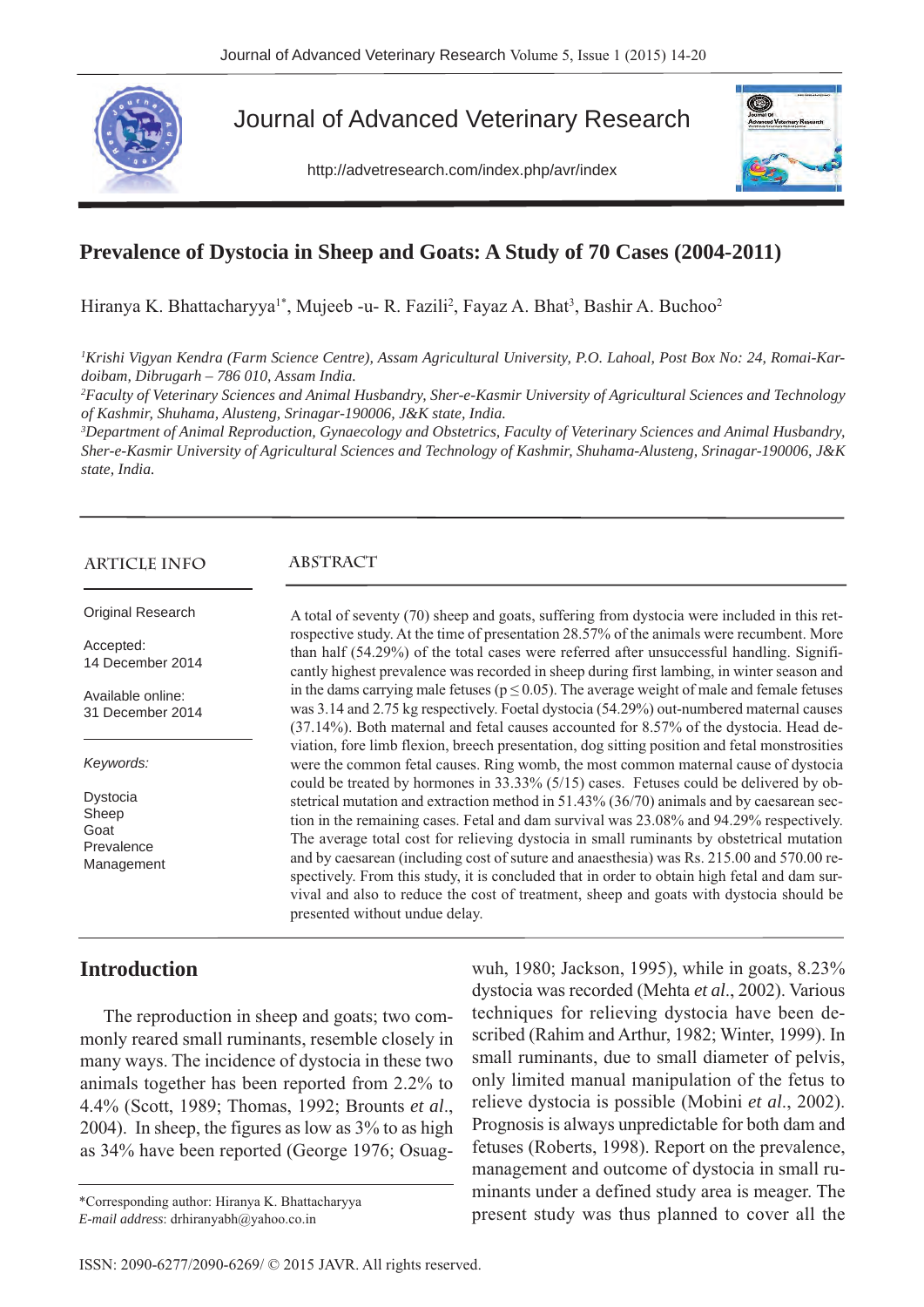cases of dystocia in sheep and goats from 2004 to 2011 to record prevalence, management and outcome of dystocia. This study will help in adopting proper managemental practices of sheep and goats near the time of delivery under a temperate area.

#### **Materials and methods**

A total of seventy (70) small ruminants suffering from dystocia during a period of seven years (2004 to 2011) were the subject of the study. Immediately after presentation, anamnesis and clinical status of each animal was noted down. Detailed reproductive examination included identification of abnormalities of vulva (viz. edema, bruising and necrosis), occurrence of vaginal prolapse if any and presentation of extremities of fetuses outside the vulva. Species, breed, age, body weight and parity of the dam, date of presentation and sex, viability and number of newborn were recorded. Time elapsed from onset of labour to presentation were also recorded. Typical temperate seasons in Kashmir comprised of spring (March to May), autumn (September to  $15<sup>th</sup>$  November), winter  $(16<sup>th</sup>$  November to February) and summer (June to August). Different etiological factors/causes of dystocia were also recorded. Animals were rehydrated if required, before subjecting them to any obstetrical maneuvers.

Caesarean section was performed when obstetrical manipulation and vaginal delivery was either unsuccessful or not indicated. Anaesthetic management for caesarean section involved line infiltration of local anaesthetic (1% lignocaine hydrochloride) alone following intravenous diazepam administration. Surgical intervention was made via right (6)/left (14) ventrolateral or oblique, right (5)/left (3) paralumber fossa or flank and right (4)/left (2) paramedian sites. After removal of the fetus/es, loose fetal membranes and evacuation of the fluid, the uterus was sutured in two layers using chromic catgut (no. 1) in an inversion (Lambert) pattern. Abdominal wall was closed routinely. Intravenous fluid (dextrose-normal saline) therapy was instituted perioperatively. Analgesics and antibiotics were administered preoperatively on the day of operation and same drugs were used for another 2 and 4 to 6 days respectively. Antiseptic dressing of the incision line was continued twice daily from day of operation up to 5 days after suture removal. All the animals were discharged on the day of surgery.

Postoperative care was assigned to the local field veterinarian. The progress of the cases was ascertained regularly from the owner's on telephone every alternate day till suture removal. The animals were presented for suture removal on 10th postoperative day. At this occasion the dams were again weighed. Survival of fetuses and post-partum complications in the dams if any, were also recorded. Prevalence of dystocia with respect to species, parity and season and sex of newborn and fetal viability was subjected to statistical analysis by Z test using SPSS Software. Other parameters were expressed in percentage.

#### **Results**

At the time of presentation, 20 animals (28.57%) were completely recumbent. The remaining dams were either standing normally or attempting to stand. Average time from onset of labour to presentation of the animals for treatment was 27.38 (range 10-72) hours. Partial to complete anorexia was reported in most of the animals (57/70; 81.43%). Mild to moderate dehydration was detected in some (23/70; 32.86%) of the affected animals. Five animals showed pyrexia ( $\geq 104^{\circ}$ F). During vulval examination, edema and bruising was noticed in 11 animals (15.71%). In 19 dams  $(27.141\%)$  extremities of fetuses were visible outside the vulva.

Most of the cases (47/70; 54.29%) had been referred. These animals were already handled either by inexperienced persons like quakes or animal attendants (17/70; 24.29%) or by field veterinarians (21/70; 30.00%) of the development departments.

In the present study, sheep significantly ( $p \leq$ 0.05) (52/70; 74.29%) out numbered the goats (18/58; 25.71%) (Table 1). 53.85% of the affected sheep were local/non-descript and the remaining (46.15%) were crossbred/up-graded. However, all the goats were of local/non-descript breed.

Maximum sheep and goats suffered during first delivery (28.57%), followed by third (22.86%) and second (21.43%), fourth (12.86%), fifth (8.57%) and  $6<sup>th</sup>$  and above  $6<sup>th</sup>$  parity (5.713%) respectively (Table 1).

Significantly ( $p \le 0.05$ ) highest prevalence was observed in winter (30/70; 42.86%) followed by spring (20/70; 28.57%), autumn (14/70; 20.00%) and summer (6/70; 8.57%) season, respectively.

Pre-partum vaginal prolapse was detected in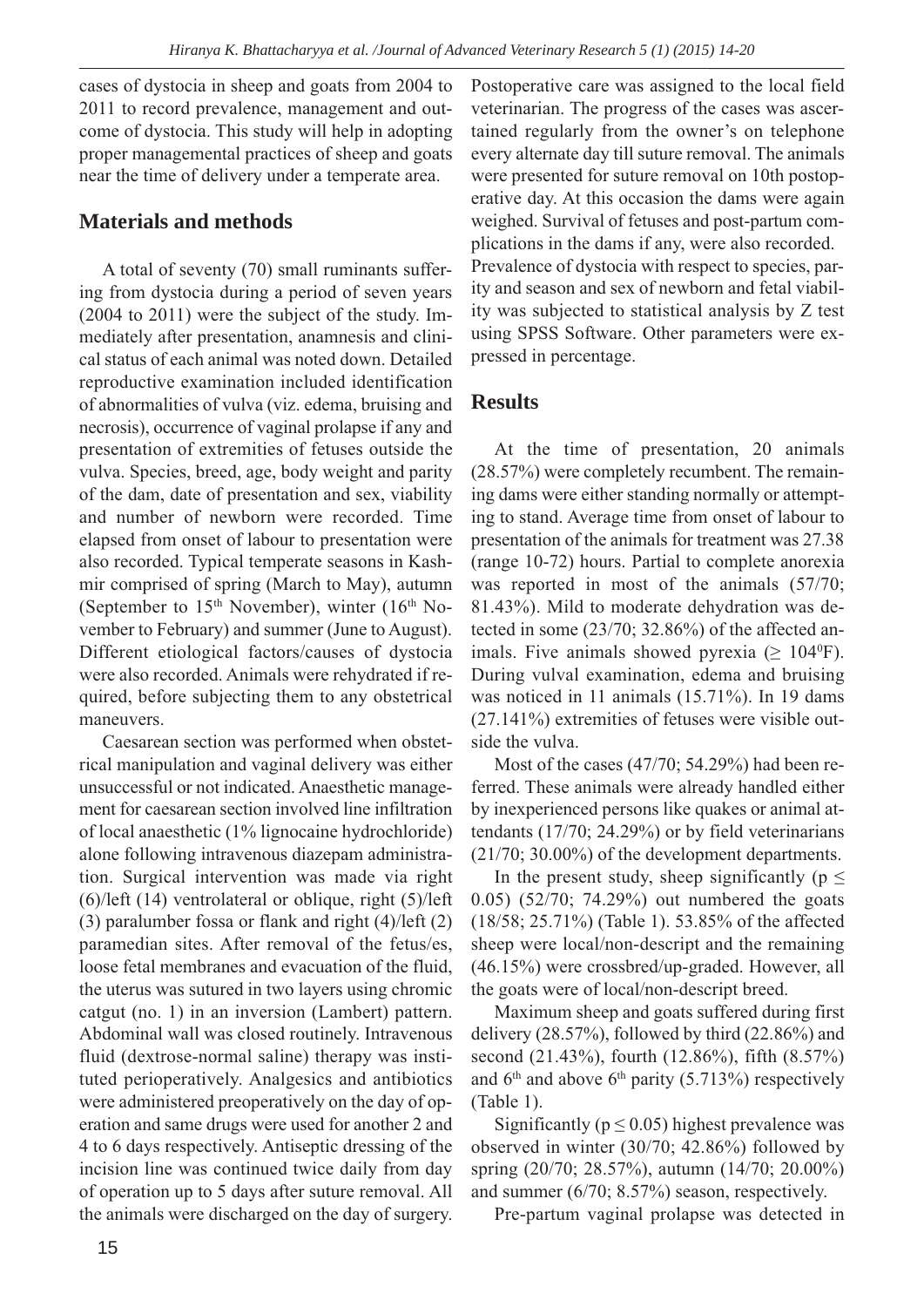|                        | Parameters (n)                                     |       |      | No. of<br>animals | Percentage         |
|------------------------|----------------------------------------------------|-------|------|-------------------|--------------------|
|                        | Sheep (local-28 and crossbred-24)                  |       |      | 52                | 74.29*             |
| A) Species             | Goat (local-18)                                    |       |      | 18                | $25.71^{5}$        |
| B) Parity              | $1$ <sup>ET</sup>                                  |       |      | 20                | 28.57*             |
|                        | <sub>2</sub> nd                                    |       |      | 15                | $21.43^{5}$        |
|                        | 3sd                                                |       |      | 16                | 22.86 <sup>b</sup> |
|                        | 4th                                                |       |      | 9                 | 12.869             |
|                        | şıh                                                |       |      | 6                 | 8.575              |
|                        | 6 <sup>th</sup> and above                          |       |      | $\frac{1}{2}$     | 5.714              |
|                        | Spring (March to May)                              | March | (8)  |                   |                    |
|                        |                                                    | April | (8)  | 20                | 28.574             |
|                        |                                                    | May   | (4)  |                   |                    |
|                        | Autumn (September to 15 <sup>th</sup> of November) | Sept. | (2)  | 14                |                    |
| C) Season              |                                                    | Oct.  | (10) |                   | 20.00 <sup>b</sup> |
|                        |                                                    | Nov.  | (2)  |                   |                    |
|                        | Winter (16 <sup>th</sup> November to February)     | Nov.  | (3)  | 30                |                    |
|                        |                                                    | Dec.  | (6)  |                   |                    |
|                        |                                                    | Jan.  | (9)  |                   | 42.869             |
|                        |                                                    | Feb.  | (12) |                   |                    |
|                        | Summer (June to August)                            | June  | (0)  |                   |                    |
|                        |                                                    | July  | (1)  | 6                 | 8.574              |
|                        |                                                    | Aug   | (5)  |                   |                    |
| D) Sex of newborn (78) | Male                                               |       |      | 48                | 61.54*             |
|                        | Female                                             |       |      | 30                | 38.46 <sup>b</sup> |
| E) Fetal viability     | Live                                               |       |      | 18                | 23.08*             |
|                        | Dead.                                              |       |      | 60                | 76.92b             |

Table 1. Prevalence of dystocia in sheep and goats (n.=70) of Kashmir

Values with same superscripts in a column under a particular group do not differ significantly ( $p \le 0.05$ )

one of the ewes presented with dystocia.

Significantly higher ( $p \le 0.05$ ) number of dystocia was observed in dams carrying male fetuses (Table 1) than female (61.54% Vs 38.46%). Live fetus was recovered in 23.08% (18/78) animals (Table 1). Eight dams carried twin fetuses (10.26%) and all the remaining animals carried single fetus. The overall kidding rate calculated was 1.11 (78/70). In goats this value was marginally higher (1.22) than sheep (1.08). Average body weights of male and female fetuses were 3.14 and 2.75 kg respectively.

Dystocia due to fetal causes 54.29% (38/70) outnumbered the maternal causes (26/70; 37.14%). In a few cases (8.57%), both maternal and fetal causes contributed. Deviation of the head, fore limb flexion, breech presentation, dog sitting position and fetal monstrosities were the most common fetal causes of dystocia (Table 2). Defective posture of the fetus was detected in majority of the cases,

however defective position alone or along with defective posture was also noticed in a few (Table 2) of them. A total of 31 fetuses were in anterior longitudinal presentation and remaining 11 were in only posterior longitudinal presentation. At delivery, the fetal skin surface was dry in 18 cases. Putrefactive changes were detected in 3 fetuses. Congenital anomalies were detected in 6 fetuses.

Ring womb was the most common (15/26) maternal cause of dystocia. Narrow pelvis also contributed in many cases. Uterine torsion was observed in 4 cases (clockwise post cervical – 2 and anti clockwise pre-cervical  $-2$ ).

Cervix could be dilated in 33.33% (5/15) of the cases suffering from ring womb following the administration of valethamate bromide (15 mg) and cloprostenol sodium  $(250 \mu g)$  (Table-3). In these cases, fetuses were removed within 12-15 hours. Remaining 10 animals did not respond during this period and were then subjected to caesarean sec-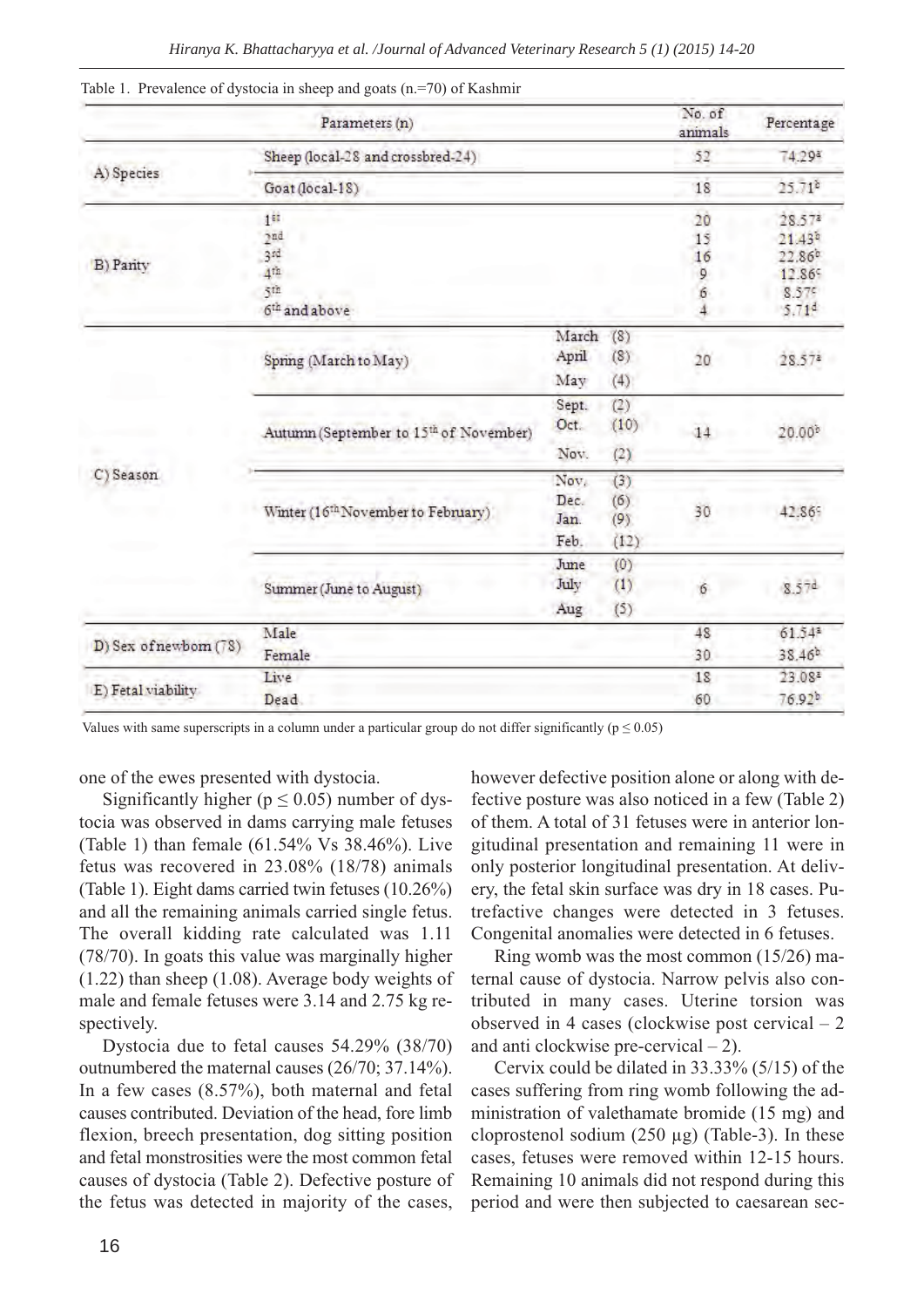| Causes                          |                                                           |  | No. of animals | Percentage |
|---------------------------------|-----------------------------------------------------------|--|----------------|------------|
| Foetal causes (n.=38)           | i) Head deviation                                         |  |                | 5.26       |
|                                 | ii) Head deviation and fore limb flexion                  |  |                | 10.53      |
|                                 | iii) Breech presentation                                  |  |                | 10.53      |
|                                 | iv) Unilateral shoulder flexion                           |  |                | 10.53      |
|                                 | v) Bilateral knee flexion with or without fetal defect    |  |                | 10.53      |
|                                 | vi) Bilateral shoulder flexion                            |  |                | 5.26       |
|                                 | vii) Unilateral knee flexion                              |  |                | 5.26       |
|                                 | viii) Dog sitting with or without limb flexion            |  |                | 15.79      |
|                                 | ix) Fetal defect with one or more postural defect         |  |                | 15.79      |
|                                 | Defective position with or without postural defect        |  |                |            |
|                                 | Dorso-pubic<br>Dorso-ilial - Postural defect              |  |                | 10.53      |
| Matemal causes (n.=26)          | 1). Ring womb                                             |  | 15.            | 57.69      |
|                                 | ii). Uterine torsion                                      |  |                | 15.38      |
|                                 | iii). Narrow pelvis                                       |  |                | 23.08      |
|                                 | iv). Utenne inertia                                       |  |                | 3.85       |
| $\text{Matemal}$ + Fetal (n.=6) | i). Narrow pelvis with fetal defect.                      |  |                | 66.67      |
|                                 | ii). Narrow pelvis with unilateral bilateral knee flexion |  |                | 33.33      |

Table 2. Causes of dystocia in sheep and goats (n.=70) of Kashmir

Table 3. Methods of relieving dystocia in sheep and goats (n.=70)

| Technique                 |                                                                                                                           | No of animals<br>relieved (%)              | Dam survival<br>number (%) |
|---------------------------|---------------------------------------------------------------------------------------------------------------------------|--------------------------------------------|----------------------------|
| A. Obstetrical management | I. Hormonal and or mutation and extraction $(n=15)$<br>II. Mutation and extraction only (n.=55)<br>Overall effect (n.=70) | $5(33.33\%)$<br>31 (56.36%)<br>36 (51.43%) | 34 (94.44%)                |
| B. Caesarean section (34) | (Ring womb=10, uterine torsion=4, Narrow<br>Pelvis=10. unsuccessful mutation=10)                                          | 34 (100%)                                  | 32 (94.12%)                |

tion. In 51.43% (36/70) cases, fetuses could be removed by hormonal therapy and/or obstetrical mutation and extraction method. Caesarean was required in remaining 34 (48.57%) cases.

In the present study left ventrolateral or oblique approach for caesarian section was found advantageous over other surgical sites. In four of the animals subjected to surgery, tear had occurred in the uterus.

Dam survival was 94.29% (66/70). Two ewes with tear in the uterus died within 24 hours following caesarean. Another one ewe and one doe died 24 hours after achieving vaginal delivery. Retained fetal membranes following relief of dystocia (manually or surgically) were encountered in 21.43% (15/70) cases. Post-delivery metritis developed in another two animals that responded to intrauterine oxytetracycline.

Average weight of dams before and immedi-

ately after relieving of dystocia was 36.6 and 31.8 kg respectively. An average weight gain of 3.6 kg was recorded in dams during 10 days following delivery.

The average total cost of various medicines and accessories used while managing dystocia by obstetrical mutation was Rs. 215.00. This cost increased to Rs. 570.00 (including the cost of anesthesia and suture materials) when the animal was subjected to a caesarean section.

#### **Discussion**

Survival of the animals (and their fetuses) presented for treatment of dystocia irrespective of whether they are managed manually or surgically is directly related to their clinical status. Prolonged duration of dystocia and mishandling by quakes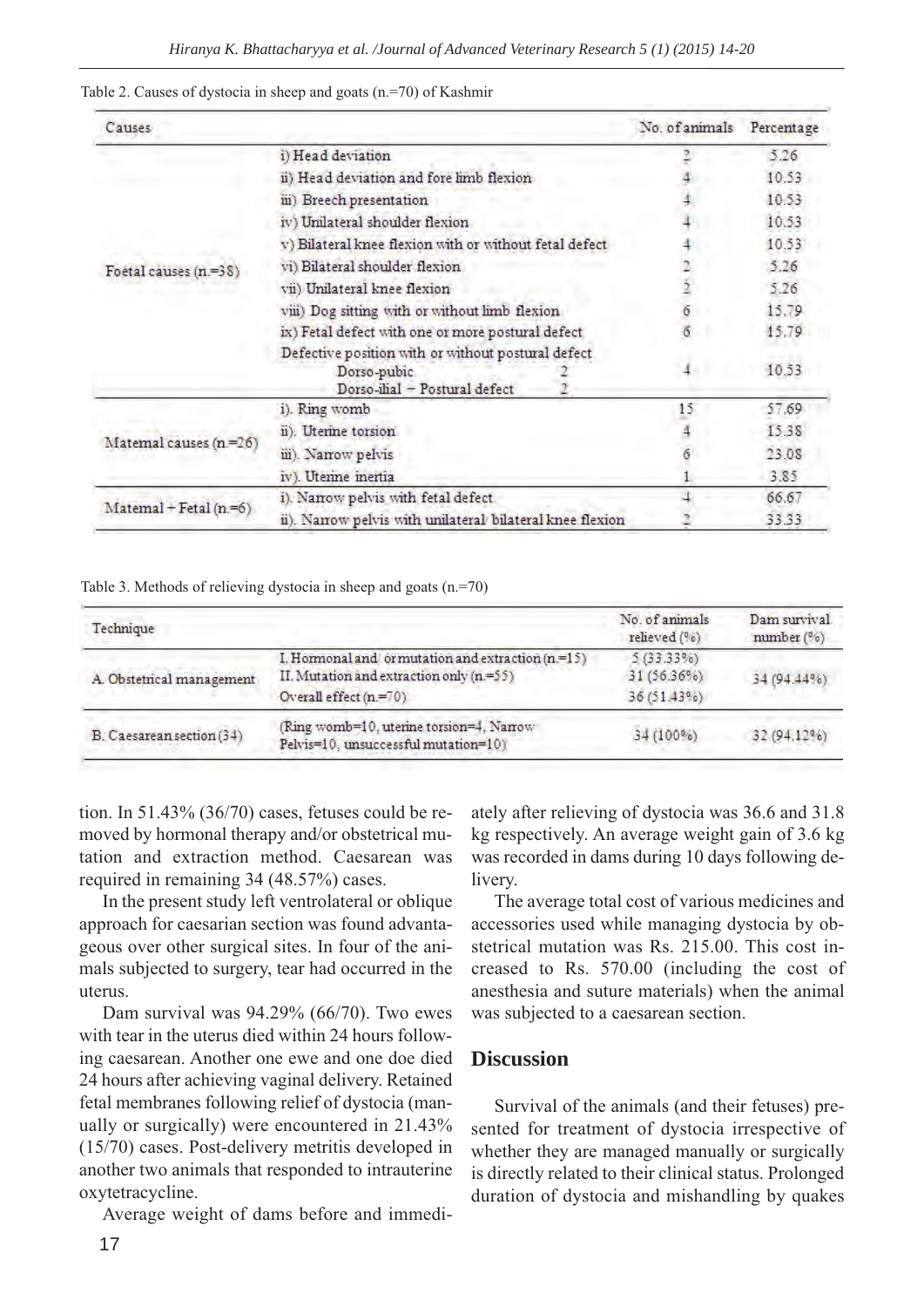and inexperienced persons resulted in deterioration of the clinical status. In our study, the animals presented with undue delay and those handled earlier showed typical toxaemic changes of varying magnitude. Some of the dams revealed pathology of the vulva.

In Kashmir, people generally keep sheep for mutton and wool purpose. Unlike sheep, goats are always kept in smaller herds or reared mainly for milk by the individuals who can not afford cow. Consequently, the population and therefore the prevalence of dystocia in sheep is more than that of goats and are reported in the available literature too.

In Kashmir, due to the readily available market, small ruminants are generally disposed off at an early age. Therefore we obtained lower prevalence of dystocia beyond 4<sup>th</sup> parity in these animals. More number of dystocia during  $1<sup>st</sup>$  delivery is probably due to the narrow pelvis of the dams because of breeding the animals at young age and/or to poor management. Feto-pelvic disproportion has been reported as one of the main causes of dystocia in cattle (Dhaliwal, 1979) and ewes (Brounts *et al*., 2004).

In Kashmir, a temperate region of India, sheep and goats are seasonally poly estrus; showing estrus mostly during autumn and some in late spring. Maximum number of lambs and kids are born during winter, spring or autumn seasons. Consequently, birth related problems including dystocia are comparatively common in this period of the year.

In our study, significantly higher number of animals carried male fetuses. Similar findings were reported in cattle (Patterson *et al*., 1981). This may be due to larger size/body weight of male fetuses. Kidding rate was found slightly higher than the lambing rate. A kidding rate of 1.29-1.57 has been recorded earlier in crossbred Assam local goats with normal delivery (Bhattacharyya *et al*., 2008).

Fetal causes of dystocia in the animals of our study outnumbered the maternal causes. In ruminants easily movable head and neck along with longer limbs lead to postural defects of fetuses than to deviations in presentation or position (Benesch, and Wright, 2001).

Ring womb or failure of cervical dilatation was the main maternal cause of dystocia in animals included in this study. As per the available literature. Ring womb is accounted for an incidence of 20 to

30% of all dystocia cases (Jackson, 1995; Noakes *et al*., 2009) and may be increased upto 50% (Thomas, 1992). The cause is still unknown but may be due to a lack of release of hormones involved in softening collagen or a lack of response of the collagen in the cervix to hormonal stimulation (Palliser *et al*., 2006). A number of predisposing factors like hypocalcaemia, hypophosphataemia, hormonal or mineral imbalances, uterine inertia and breech presentation have also been incriminated (Purohit, 2006).

With the administration of valethamate bromide (15 mg) and cloprostenol sodium (250 µg) cervix could be dilated in 33.33% cases of ring womb. Earlier report indicated 68.6% success rate with PGF2 $\alpha$  in ring womb condition (Ali, 2011).

The results of our study indicated higher incidence of uterine torsion as a cause of dystocia in small ruminants when compared to the dairy cattle reared in Kashmir (Buchoo *et al*., 2008). This finding is in contrast to reports from elsewhere (Roberts, 1998; Benesch and Wright, 2001). In ruminants, dorsal situation of greater curvature of uterus and ventral attachment of broad ligament favours uterine twist – a gravitational accident.

Mutation involves obstetrical maneuvers for relieving dystocia and is particularly beneficial under field conditions. However, caesarean is the only option when vaginal delivery is not possible or not indicated (Tibary, 2004).

The line infiltration of the surgical site employed in this study resulted in effective anaesthesia. This easy technique of analgesia for caesarean section is frequently used everywhere (Dawson and Murray, 1992; Fazili and Farhat Sayed, 1999). Although, the line block is the least challenging technique but it requires more volume of the local anaesthetic (Muir *et al*., 2000; Noakes *et al*., 2009).

In the animals of this study caesarean was conducted through 6 different surgical sites. The oblique low flank and paramedian approaches were found more suitable than the typical paralumber approach. Interference from the rumen and evisceration of small intestines prevented easy manipulation and exteriorization of uterus during left and right paralumber or flank laparohysterotomy. Left oblique approach was found better than right oblique approach. Intestinal evisceration occurred throughout the right side; however, the rumen did not interfere much when caudoventral incision was given on the left side of the abdomen.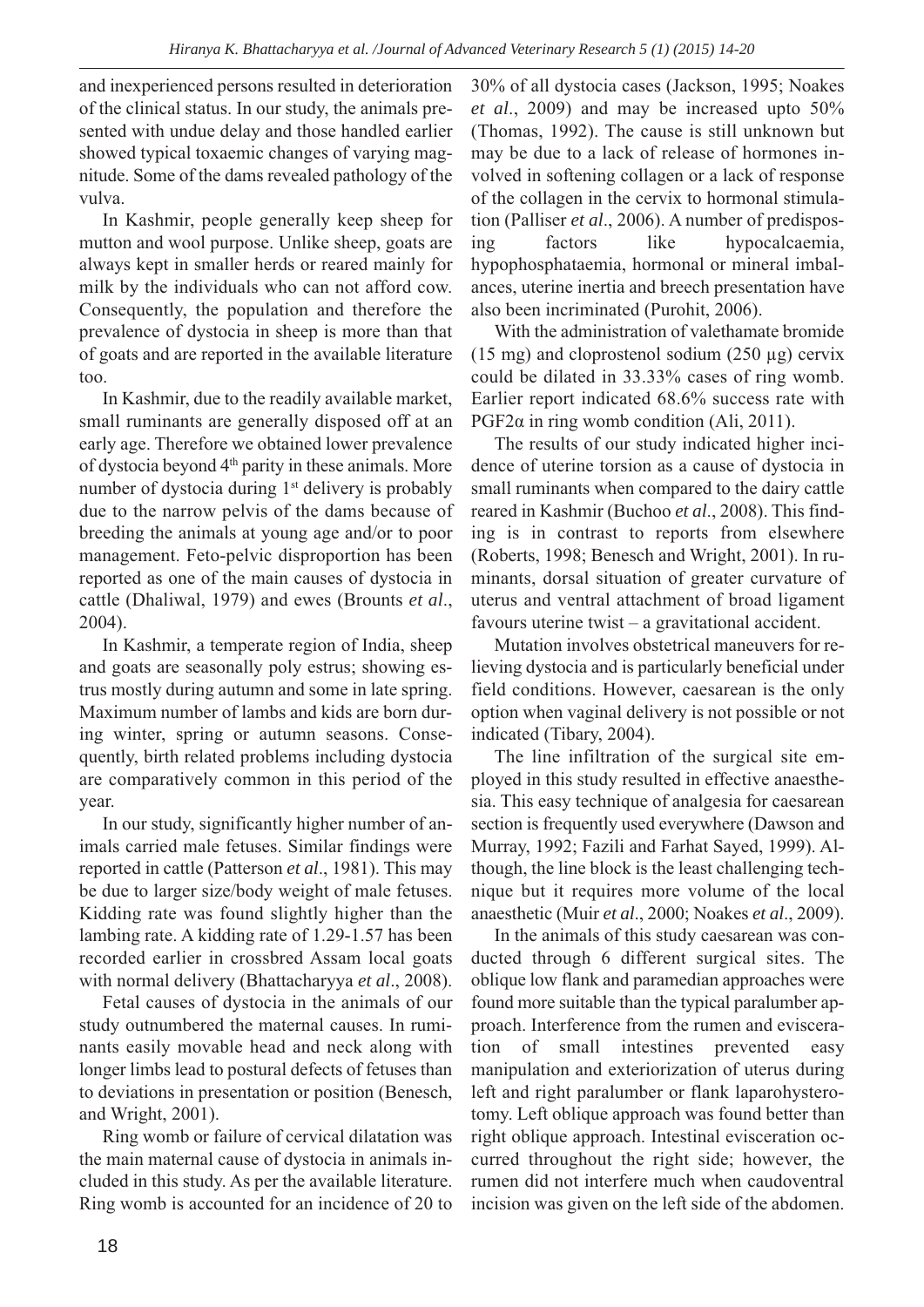Left oblique approach in standing cows has also been practiced earlier (Parish *et al*., 1995). Compared with the traditional vertical incision, the additional advantage of performing surgery at this site is that the incision can be extended more cranially (Kenneth, 2008). Paramedian approach either left or right, resulted in easy removal of fetus and expulsion of the uterine contents without abdominal contamination. However, more post-operative care, which is difficult to undertake under field condition of the developing nations, is required. All the operations were conducted while the dams were restrained in lateral recumbency. It facilitates exteriorization of the uterus, especially with oversized or emphysematous fetus and also reduces chances of abdominal cavity contamination (Noorsdy, 1979).

Two of the four animals with tearing of the uterus died. Excessive manipulation prior to surgery may lead to shock and death or other intra or post operative complications including adhesion formation and peritonitis (Kenneth, 2008). When caesarean section is undertaken as a last resort, outcome is more likely to become negative (Cattell and Dobson, 1990; Dawson and Murray, 1992). If it is chosen early in any dystocia case, procedure is more rewarding.

Duration of dystocia directly affects the survival of fetus and dam. Low fetal survivability in the animals of this study may be attributed to undue delay in presentation of the cases. Brounts *et al*. (2004) recommended that small ruminant dams should be referred for obstetrical help within 2 hours from the onset of stage-2 labour if no progress in delivery is made.

The placenta could be removed easily during manipulation or surgery in 31.43% (22/70) and shed within 12 hours of relieving of dystocia in another 41.43% (29/70) cases. Retained fetal membranes are more frequently (21.43%) encountered in animals with dystocia than giving unassisted births (Patterson *et al*., 1981; Bouchard *et al*., 1994). Leontides *et al*. (2000) found that the risk of retained foetal membrane in ewes that received assistance at lambing was 4 times than those that lambed normally.

The dam survival rate recorded in the present study following relief of dystocia with (94.12%) or without (94.29%) caesarean was almost similar to the survival rate in cows (96%) following caesarean section (Dawson and Murray, 1992). How-

ever, survival rate drastically reduces with delay in relief of dystocia. Further delay may result in dead or emphysematous fetus with greater percentage of maternal death (Cattell and Dobson, 1990; Bouchard *et al*., 1994). The most common complications associated with maternal deaths are peritonitis, toxaemia, metritis, uterine rupture and fatty liver (Dehghani and Ferguson, 1982).

The costs of treatment for relieving dystocia in the present study are much lower than the earlier estimates (Leontides *et al*., 2000; Brounts *et al*., 2004). Relieving dystocia by vaginal approach is cost effective under field conditions; however, caesarean section becomes necessary and unavoidable to save the valuable dam and or fetus at many occasions.

## **Conclusion**

It is concluded that sheep and goats suffering from dystocia should be presented for treatment to specialists without any delay to save both fetus and dam. Emphasis should be given in attainment of pelvis size during breeding. Strict supervision is required in the maiden one during delivery.

## **References**

- Ali, A.M.H., 2011. Causes and Management of Dystocia in Small Ruminants in Saudi Arabia. J. Agriculture and Veterinary Science 4(2), 95-108.
- Benesch, F., Wright, J.G., 2001. Maternal dystocia. In: Veterinary Obstetrics, 1<sup>st</sup> ed. [Indian reprint]. Greenland Publishers, Lucknow, India pp. 77-78.
- Bhattacharyya, H.K., Goswami, B.K., Biswas, R.K., 2008. Effect of insemination time on multiple kidding and dam's blood constituents in Beetal X Assam local goat. Indian Journal of Small Ruminants 14(1), 107- 109.
- Bouchard, E., Daignault, D., Belanger, D., 1994. Cesarienne chez la vache laitiere: 159 cas. Canadian Veterinary Journal 35(12), 770-774.
- Brounts, S.H., Hawkins, J.F., Baird, A.N., Glickman, L.T., 2004. Outcome and subsequent fertility of sheep and goats undergoing caesarean section because of dystocia: 110 cases (1981-2001). Journal of American Veterinary Medical Association 224(2), 275-279.
- Buchoo, B.A., Bhattacharyya, H.K., Fazili, M.R., 2008. A field study on the incidence of dystocia in cattle. Indian Veterinary Journal 85(12), 1342-1343.
- Cattell, J.H., Dobson, H.A., 1990. A survey of caesarean operations on cattle in general veterinary practice. Veterinary Record 127(16), 395-399.
- Dawson, J.C., Murray, R., 1992. Caesarean sections in cattle attended by a practice in cheshire. Veterinary Record